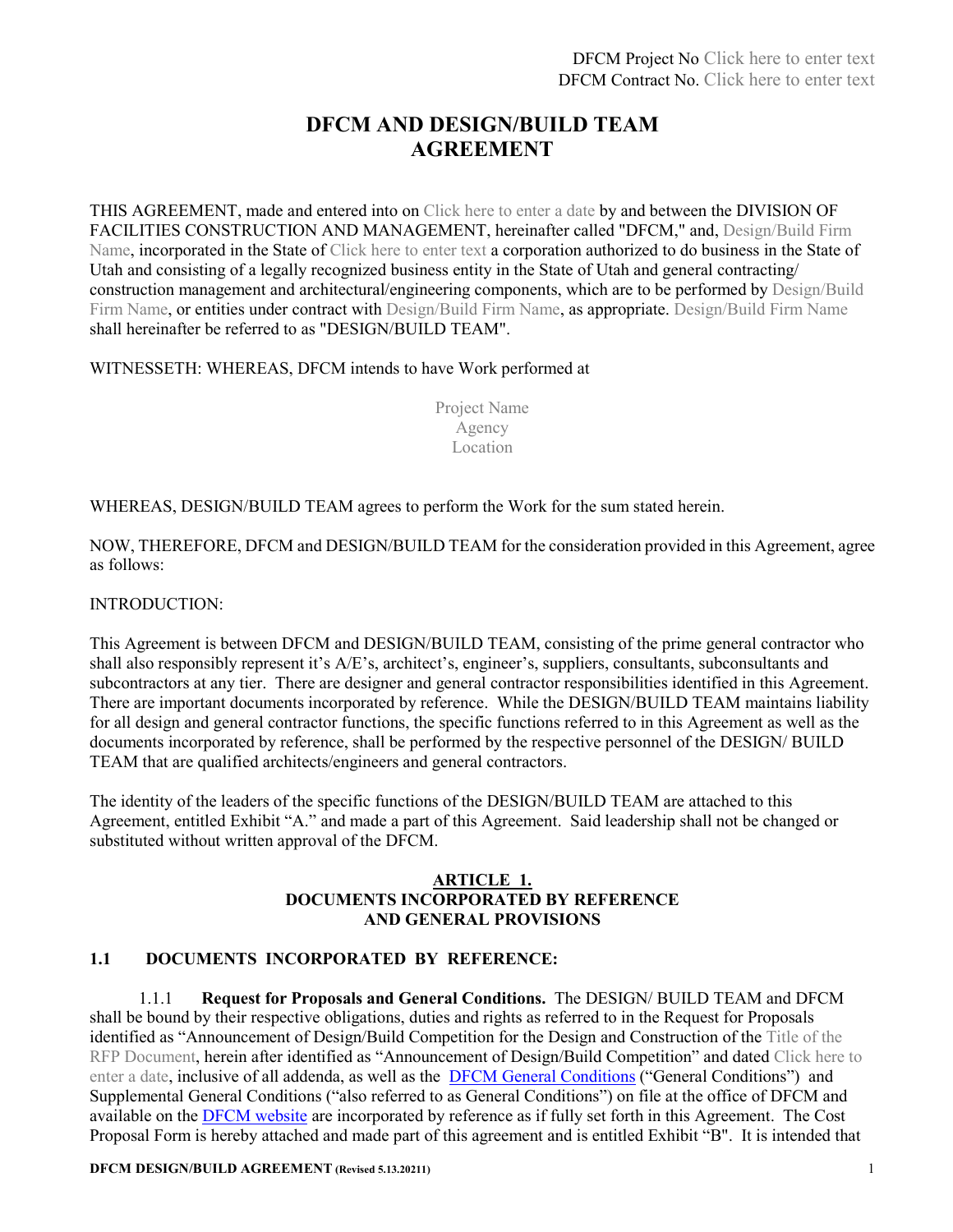this DESIGN/BUILD TEAM's Agreement not reiterate all the applicable provisions of said Request for Proposals and the [General Conditions](https://dfcm.utah.gov/construction-management/#documents) and the fact that some provisions are reiterated herein does not lessen the importance of the provisions that are not so reiterated. Unless the context provides otherwise, all the definitions and interpretations of provisions of this DESIGN/BUILD TEAM's Agreement shall be as stated in said Announcement of Design Build Competition and the [General Conditions.](https://dfcm.utah.gov/construction-management/#documents) In case of conflict between the provisions of this DESIGN/BUILD TEAM's Agreement, the Announcement of Design/Build and the [General](https://dfcm.utah.gov/construction-management/#documents)  [Conditions,](https://dfcm.utah.gov/construction-management/#documents) the following shall indicate which provision controls:

(1) This Agreement shall control over conflicting provisions in the Announcement of Design/Build Competition and/or [General Conditions.](https://dfcm.utah.gov/construction-management/#documents)

(2) The Announcement of Design/Build Competition shall control over conflicting provisions in the **General Conditions**.

The [General Conditions](https://dfcm.utah.gov/construction-management/#documents) shall be construed in such a manner as that any reference to a right, responsibility, or duty of the General Contractor (Contractor) referred to in the [General Conditions](https://dfcm.utah.gov/construction-management/#documents) shall be deemed to refer to the DESIGN/BUILD TEAM. Any reference to A/E in the [General Conditions](https://dfcm.utah.gov/construction-management/#documents) shall be deemed to refer to the DESIGN/BUILD TEAM Architect/Engineer as applicable, and shall also be bound by the provisions in the [General Conditions](https://dfcm.utah.gov/construction-management/#documents) that refer to the duties and responsibilities of the A/E in the [General Conditions.](https://dfcm.utah.gov/construction-management/#documents) Unless otherwise specified by this Agreement, the definitions in the [General Conditions](https://dfcm.utah.gov/construction-management/#documents) shall apply to this Agreement.

1.1.2 **The Project Defined.** The Project is the total design and construction for which the DESIGN/BUILD TEAM is responsible, including all professional design services and all labor, materials and equipment used or incorporated in such design and construction for the project referenced by the Announcement of Design/Build Competition in Paragraph 1.1.1 above.

. 1.1.3 **The Work Defined**. The Work comprises the completed construction designed under the Project and includes labor necessary to produce such construction, and materials and equipment incorporated or to be incorporated in such construction.

## **1.2 EXECUTION, CORRELATION, CONTRACTUAL RELATIONSHIP AND INTENT**

1.2.1 This Agreement shall be signed in not less than duplicate by the DFCM and DESIGN/ BUILD TEAM.

1.2.2 Nothing contained in this Agreement and the Contract Documents shall create a professional obligation or contractual relationship between the DFCM and any third party, including subcontractors, A/E's, consultants and suppliers at any tier of the DESIGN/BUILD TEAM. Notwithstanding this, it is understood and agreed that the DFCM is the intended third party beneficiary of all contracts for design or engineering services, all subcontracts, purchase orders and other agreements between the DESIGN/BUILD TEAM and third parties.

The DESIGN/BUILD TEAM shall incorporate the obligations of this Agreement into its respective subcontracts, supply agreements and purchase orders. The DESIGN/BUILD TEAM shall also be responsible to the DFCM for wrongful or negligent acts, errors or omissions of it's A/E, consultants, subcontractors, suppliers, agents and employees or those in privity with the DESIGN/BUILD TEAM, at any tier.

**1.3 CONTRACT DOCUMENTS.** The Contract Documents consist of the [General Conditions](https://dfcm.utah.gov/construction-management/#documents) in effect as of the date of this Agreement and adopted by the Utah State Building Board; the current DFCM Design Manual on file with the office of DFCM; this Agreement; the Conditions of the Contract (General and Supplementary Conditions); and all competition documents provided by DFCM to DESIGN/BUILD TEAM and all competition documents provided by DESIGN/BUILD TEAM to DFCM, which are identified in a list entitled Exhibit "C", hereby attached and made part of this Agreement. Clarifications to said proposal documents are hereby identified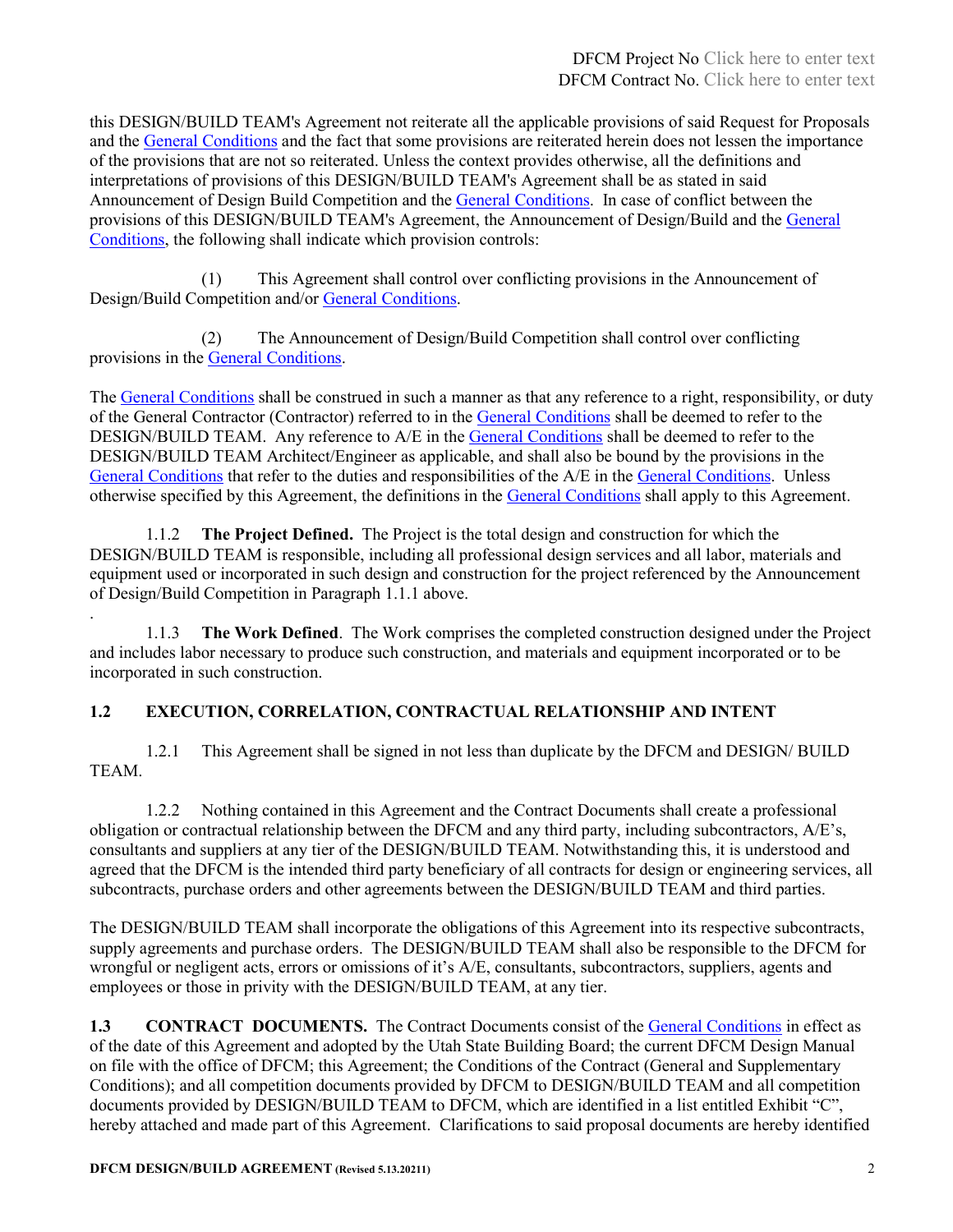in Exhibit "D", which is hereby attached and made part of this Agreement. All such Contract Documents referred to in this Paragraph 1.3 are hereby incorporated by reference herein. Any reference in this Agreement to certain provisions of the Contract Documents shall in no way be construed as to lessen the importance or applicability of any other provisions of the Contract Documents.

## **1.4 CONTRACT DOCUMENTS COMPLIANCE, TERMS, INDEPENDENT CONTRACTOR.** The

Work to be performed shall be in accordance with all of the Contract Documents. All terms used in this Agreement shall be as defined in the Contract Documents, and in particular, the [General Conditions,](https://dfcm.utah.gov/construction-management/#documents) except as otherwise provided in this Agreement. The DESIGN/ BUILD TEAM Agrees to furnish labor, materials and equipment to complete the Work as required in the Contract Documents which are hereby incorporated by reference. It is understood and agreed by the parties hereto that all Work shall be performed as required in the Contract Documents and shall be subject to inspection and approval of DFCM or its authorized representative. The relationship of the DESIGN/BUILD TEAM to the DFCM hereunder is that of an independent contractor.

## **ARTICLE 2. DESIGN/BUILD TEAM**

**2.1 RESPONSIBILITY ALLOCATION**. The components of the Design Team shall have primary responsibilities as follows:

2.1.1 Design services shall be performed by the A/E of the DESIGN/BUILD TEAM as well as the appropriate consultants (engineers, etc) selected and paid by the DESIGN/BUILD TEAM and acting in the interest of the DESIGN/BUILD TEAM. As part of the proposal of DESIGN/ BUILD TEAM, Design/Build Firm Name has been selected as the A/E for the Project and is, or shall be promptly, under contract with the DESIGN/BUILD TEAM. DESIGN/BUILD TEAM shall notify DFCM of any substantial change in the composition of the A/E assigned to the Project, including but not limited to any major changes of staffing or assignments of architects to the Project. Any substantial change in the composition of the A/E must be approved by DFCM in writing. The identity of the leader of the specific functions of Design/Build Firm Name - is Design Firm Representative Name, principal in charge of coordination of all design services. Said leadership shall not be changed or substituted without written approval of the DFCM.

2.1.2 Construction shall be performed in accordance with this Agreement and the Contract Documents by the qualified general contractor component of the DESIGN/BUILD TEAM as well as the appropriate subcontractors and suppliers at any tier in privity with the DESIGN/BUILD TEAM. Design Work shall be performed in accordance with this Agreement and the Contract Documents by the A/E component of the DESIGN/BUILD TEAM as well as the appropriate consultants at any tier in privity with the A/E.

2.1.3 The DESIGN/BUILD TEAM shall be responsible to the DFCM for wrongful or negligent acts, errors or omissions of the DESIGN/BUILD TEAM's employees and parties in privity of contract with the DESIGN/BUILD TEAM, at any tier, to perform any portion of the Work, including their agents and employees.

**2.2 BASIC DESIGN SERVICES.** The DESIGN/BUILD TEAM's Basic Design Services consist of those described below and any other services identified in this DESIGN/BUILD TEAM Agreement as part of Basic Services related to design, including normal structural, mechanical, electrical, and architectural as well as other consulting services reasonably necessary to fulfill the design duties and responsibilities under this Agreement and the Contract Documents. The DESIGN/BUILD TEAM shall prepare and promptly distribute minutes of all meetings. Said minutes shall not be considered official minutes until approved by the DFCM.

## **2.3 DESIGN DEVELOPMENT PHASE.**

2.3.1 **Design Development Documents.** Based on the approved Design/Build Proposal, written authorization to proceed to Design Development signed by the DFCM, and any adjustments authorized by the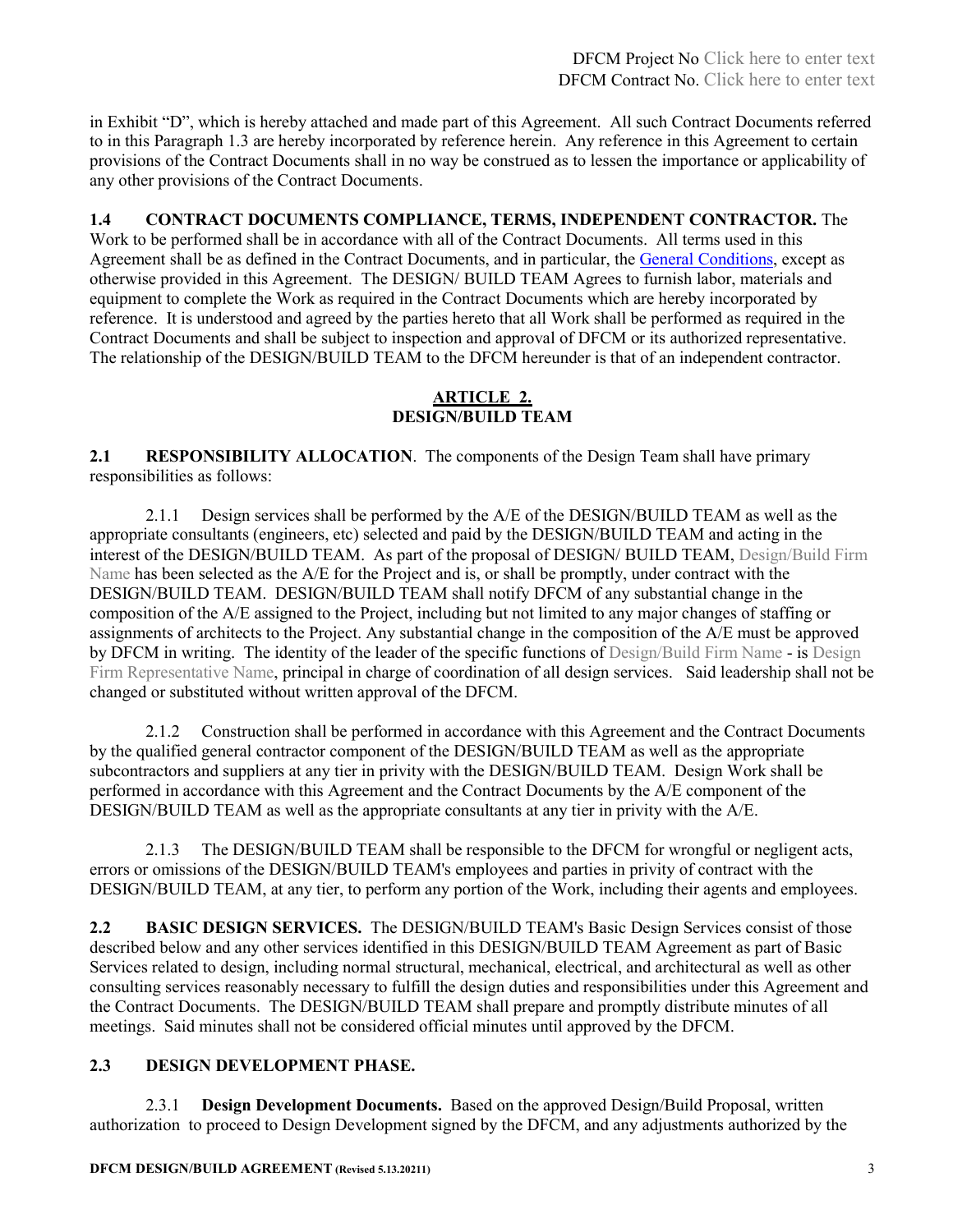DFCM in the program, or scope of work, schedule or construction budget, the DESIGN/BUILD TEAM shall prepare, for approval by the DFCM, Design Development Documents consisting of drawings and other documents to fix and describe the size and character of the Project as to architectural, structural, mechanical and electrical systems, materials and such other elements as may be appropriate. The Design Development Documents shall include the items listed in the Design Development Phase Checklist of the DFCM Design Manual incorporated by reference into this Agreement.

2.3.2 **Design Revisions.** The DFCM reserves the right to request minor design revisions and the DESIGN/BUILD TEAM shall promptly perform such revisions with no increase in cost beyond the Guaranteed Fixed Costs for all the Work of this Project.

## **2.4 CONSTRUCTION DOCUMENTS PHASE.**

2.4.1 **Construction Documents.** Based on the approved Design Development Documents, and written authorization to proceed to the Construction Documents Phase signed by the DFCM, and any further adjustments in the scope or quality of the Project or in the construction budget authorized by the DFCM, the DESIGN/BUILD TEAM shall prepare, for approval by the DFCM, Construction Documents consisting of Drawings and Specifications setting forth in detail the requirements for the construction of the Project. The Construction Documents shall include the items listed in the Contract Document Phase Checklist of the DFCM Design Manual incorporated by reference into this Agreement.

2.4.2 **Market Changes.** It is understood that the DESIGN/BUILD TEAM assumes the risk and cost of market changes with respect to the DESIGN/BUILD TEAM's scope of work. In the event any supplier under a Purchase Agreement with the State of Utah fails to perform according to the terms of his agreement, the DESIGN/BUILD TEAM will be entitled to an equitable adjustment of the contract price and time. The DESIGN/BUILD TEAM will use its best efforts in managing those suppliers to maintain the project schedule.

2.4.3 **Assist With Filing For Governmental Approval.** When requested by the DFCM, the DESIGN/BUILD TEAM shall assist the DFCM in all reasonable requests in connection with the DFCM's responsibility for filing documents required for approval of governmental authorities having jurisdiction over the Project.

## **2.5 BIDDING OR NEGOTIATION PHASE.**

2.5.1 **Duties; In General.** After receipt of the written authorization to proceed to the Bidding or Negotiation Phase by DFCM, the DESIGN/BUILD TEAM shall obtain bids or negotiate proposals and award contracts to subcontractors, subconsultants and suppliers which are consistent with the Design/Build Agreement. The term "bid" in the Agreement is also meant to mean "proposal" where the DESIGN/BUILD TEAM is using a request for proposal procurement process.

(1) The DESIGN/BUILD TEAM shall promptly supply ten (10) complete sets of Final Construction Documents to DFCM.

(2) **Specified Subcontractors**: The specifically cited subcontractors, along with their license number (if required) and estimated cost, have been listed as a submission with the DESIGN/ BUILD TEAM cost proposal. Any substantial variation from the original estimate, submitted on Click here to enter a date as part of the Cost Proposal, shall be accompanied by a written explanation from the Contractor justifying the variation and describing how the variation meets or exceeds the "value" to the DFCM on the project.

(3) **Non-Specified Subcontractors**: The non-specified subcontractor's scope of work and estimated costs shall be listed as a submission with the DESIGN/BUILD TEAM cost proposal. Within 24 hours after the Contractor "opens" the non-specified subcontractors bid and if the bid is from a subcontractor that would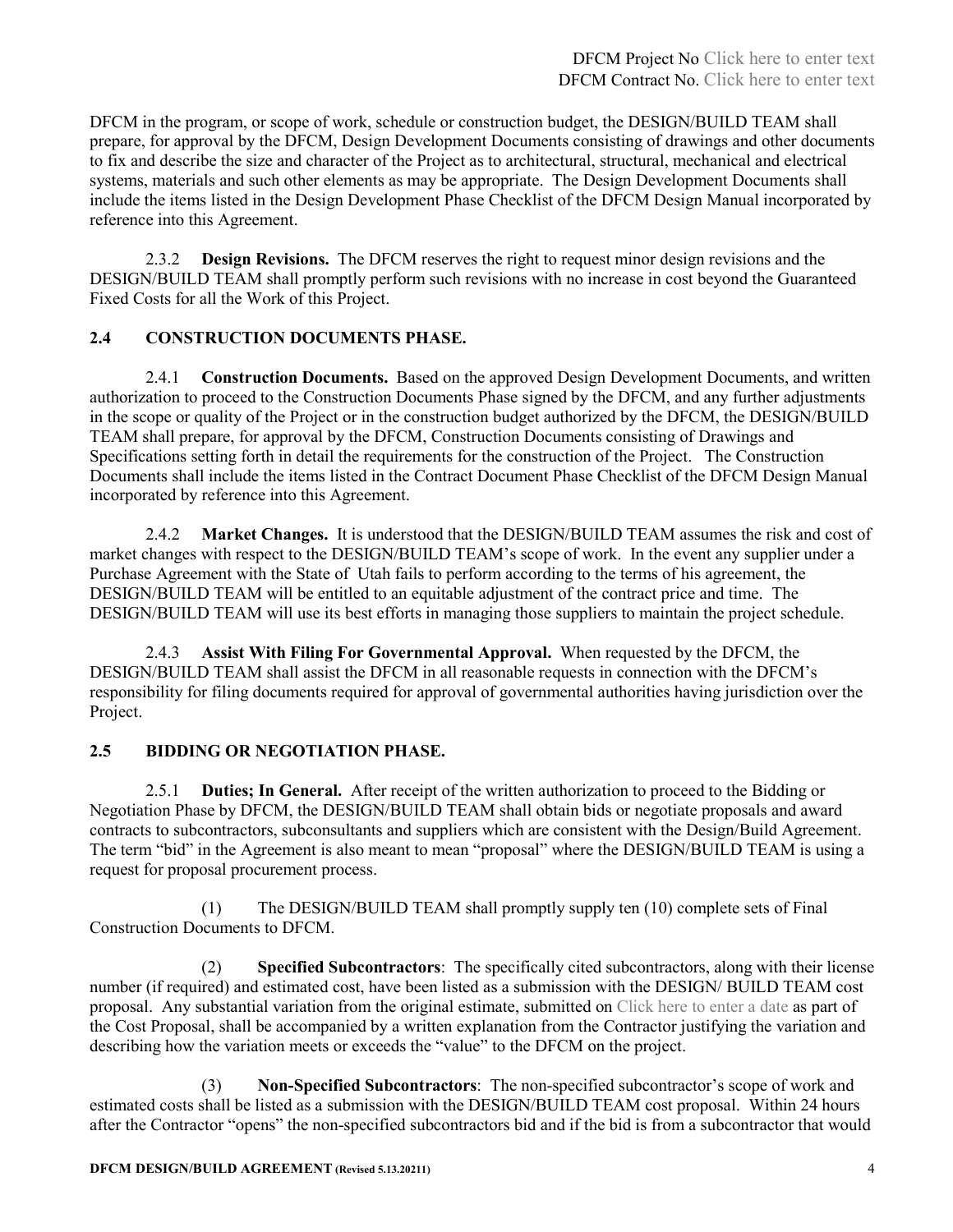otherwise be required to be part of a sublist under UCA 63-5a-208 if the procurement was performed directly by DFCM in bidding process, the DESIGN/BUILD TEAM shall submit name of the subcontractor along with their license number (if required) and estimated cost to DFCM. During the competitive bid process by the DESIGN/BUILD TEAM for these subcontractors, DFCM shall have a representative at the bid opening and subcontractor's selection.

(4) The DESIGN/BUILD TEAM shall at all reasonable times be available personally, or have available, a responsible member of his or her staff to make such interpretations of the Contract Documents as are necessary to facilitate completion of the construction contract by the DESIGN/BUILD TEAM's subcontractors and suppliers.

(5) If subcontractor's are selected through a proposal process and the DESIGN/ BUILD TEAM fails to comply with the sublist requirements of UCA 63-5a-208 for bids made applicable in this Agreement to proposals, the DESIGN/BUILD TEAM shall have 24 hours to cure such failure after receiving written notice from DFCM.

## **2.6 CONSTRUCTION PHASE-ADMINISTRATION OF THE CONSTRUCTION**.

2.6.1 **Advise and Consult.** The DESIGN/BUILD TEAM shall advise and consult with the DFCM during the Construction Phase. No one shall be entitled to rely upon any representation by the DESIGN/BUILD TEAM unless it is in writing and signed by the DESIGN/BUILD TEAM Project Manager or a principal of the DESIGN/BUILD TEAM.

2.6.2 **Representations by Third Parties, and Officials, Other Than DFCM.** DESIGN/ BUILD TEAM may not rely on any representations of other state agencies, officials or any third parties unless specifically approved in writing by DFCM.

2.6.3 **Record Copy at Site.** The DESIGN/BUILD TEAM shall maintain in good order at the site one record copy of the drawings, specifications, product data, samples, shop drawings, Change Orders and other Modifications, marked currently to record changes made during construction. At the conclusion of the Construction Phase the DESIGN/BUILD TEAM shall prepare and furnish to the DFCM a complete set of Record Drawings (corrected original tracings or re-plotted CADD drawings), one set of mylar reproducible Record Drawings and two (2) sets of Specifications depicting the Project.

**CADD Criteria**. The "DFCM CADD Criteria" which is a part of the Design Manual shall be reviewed by the A/E and shall be used to define and/or supplement any terms or responsibilities under this Agreement. The DFCM CADD Criteria in the Design Manual in case of conflict, shall supersede any provision of this Agreement.

## **2.7 ADDITIONAL SERVICES: IN GENERAL.**

2.7.1 **Written Authorization Required.** The DESIGN/BUILD TEAM shall perform all duties and responsibilities required by this Agreement and the Contract Documents for the Guaranteed Fixed Price. If the DESIGN/BUILD TEAM reasonably believes that a particular duty or responsibility is beyond that identified by this Agreement or the Contract Documents, then the DESIGN/ BUILD TEAM shall not be entitled to any amount which would result in an increase in the Guaranteed Fixed Price unless, prior to performing the subject duty or responsibility, the DESIGN/BUILD TEAM has requested in writing a Modification to this Agreement and the Modification has been approved, in writing, by DFCM. The provisions of the [General Conditions](https://dfcm.utah.gov/construction-management/#documents) regarding Modifications, requests for additional time and additional monies shall apply to this Agreement.

2.7.2 **When Not Paid by DFCM**. Notwithstanding anything to the contrary in this Agreement, DFCM shall not be responsible to pay and the DESIGN/BUILD TEAM shall not be entitled to receive, compensation for any Contingent Additional Services if such services were required due to the fault of the DESIGN/BUILD TEAM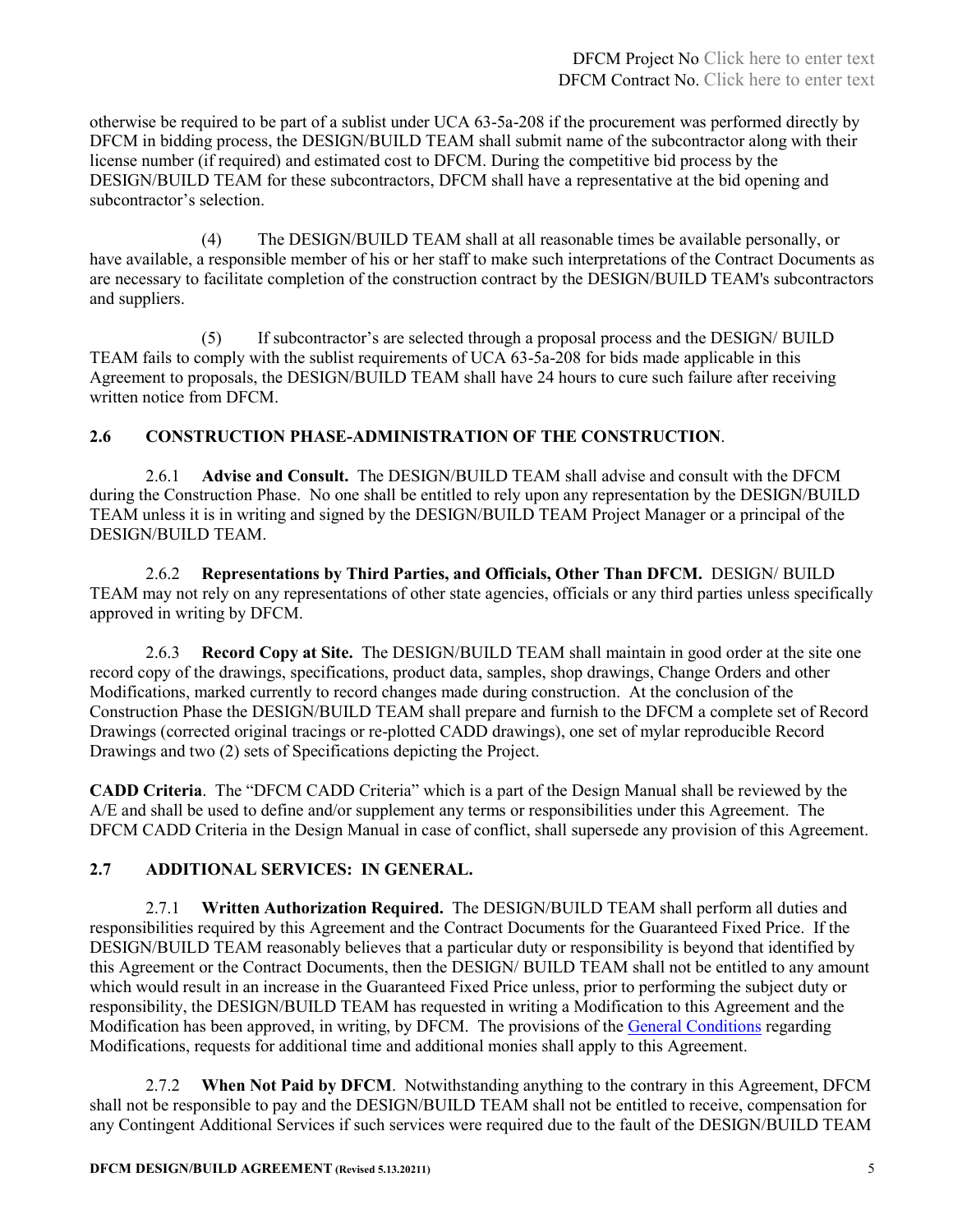or the DESIGN/BUILD TEAM's failure to perform in accordance with the terms of this Agreement. Notwithstanding this, there shall be no right to payment for additional services or contingent additional services if such services are not approved in advance by DFCM in writing.

## **2.8 STANDARD FOR PERFORMANCE.**

2.8.1 **Due Care and Diligence; In General.** DESIGN/BUILD TEAM shall exercise the degree of skill and diligence as exercised by members of the DESIGN BUILD TEAM'S profession having substantial experience on projects similar in type, magnitude and complexity to the Project that is the subject of this Agreement and all of the services under this Agreement shall be performed as expeditiously as is consistent with said standards. The DESIGN/BUILD TEAM shall be liable to the Owner for claims, liabilities, additional burdens, penalties, damages or third party claims, to the extent caused by wrongful or negligent acts, errors or omissions that do not meet this standard of care.

2.8.2 **Due Care and Diligence; Discovering and Reporting Defects and Deficiencies.** The DESIGN/BUILD TEAM shall exercise due care and diligence in discovering and promptly reporting to the DFCM any defects or deficiencies in the Work. Any defective Designs or Specifications furnished by the DESIGN/BUILD TEAM shall be promptly corrected by the DESIGN/ BUILD TEAM at no cost to the DFCM, and the DESIGN/BUILD TEAM shall promptly reimburse the DFCM for all damages, if any, resulting from the use of such defective Designs or Specifications. The DFCM's approval, acceptance, use of or payment for all or any part of the DESIGN/ BUILD TEAM'S services hereunder or of the Project itself shall in no way alter the DESIGN/BUILD TEAM'S obligations or the DFCM's rights hereunder.

## **2.9 TESTS, INSPECTIONS AND REPORTS.**

2.9.1 DFCM shall be responsible for all structural (soils and concrete), mechanical, electrical testing required by law or code. It shall be DESIGN/BUILD TEAM's responsibility to determine when, which, and to the extent that such tests, inspections and reports are required by the Contract Documents. The DFCM may review and comment, when appropriate, on the accuracy of the tests and information furnished by the DESIGN/BUILD TEAM pursuant to this Paragraph 2.9.1. The DFCM will be monitoring tests and inspections for the subject work. The DESIGN/BUILD TEAM shall coordinate all test and inspections with the DFCM. All other tests or inspections required by contract documents shall be furnished at the DESIGN/BUILD TEAM's expense.

2.9.2 The DFCM shall be responsible for all chemical, air and water pollution tests, tests for hazardous material, and other laboratory and environmental tests, inspections and reports, including those required by law or the Contract Documents. It shall be DFCM's responsibility to determine when, which, and to the extent that such tests, inspections and reports are required by the Contract Documents. The DFCM may review and comment, when appropriate, on the accuracy of the tests and information furnished by the DESIGN/BUILD TEAM pursuant to this Paragraph 2.9.2. The services, information, surveys and reports required by this Paragraph 2.9.2 shall be furnished at the DFCM's expense. The DFCM will be monitoring tests and inspections for the subject work. The DESIGN/BUILD TEAM shall coordinate all test and inspections with the DFCM.

#### **ARTICLE 3. DFCM'S RESPONSIBILITIES**

**3.1 INFORMATION.** The DFCM shall provide full information regarding requirements for the Project, including a program or scope of work which shall set forth the DFCM's objectives, schedule, constraints, and criteria, including space requirements and relationships, flexibility, expandability, special equipment, systems and site requirements.

**3.2 RESPONSE TO DESIGN/BUILD TEAM.** The DFCM shall give reasonable consideration to all sketches, estimates, working drawings, specifications, proposals, and other documents presented by the DESIGN/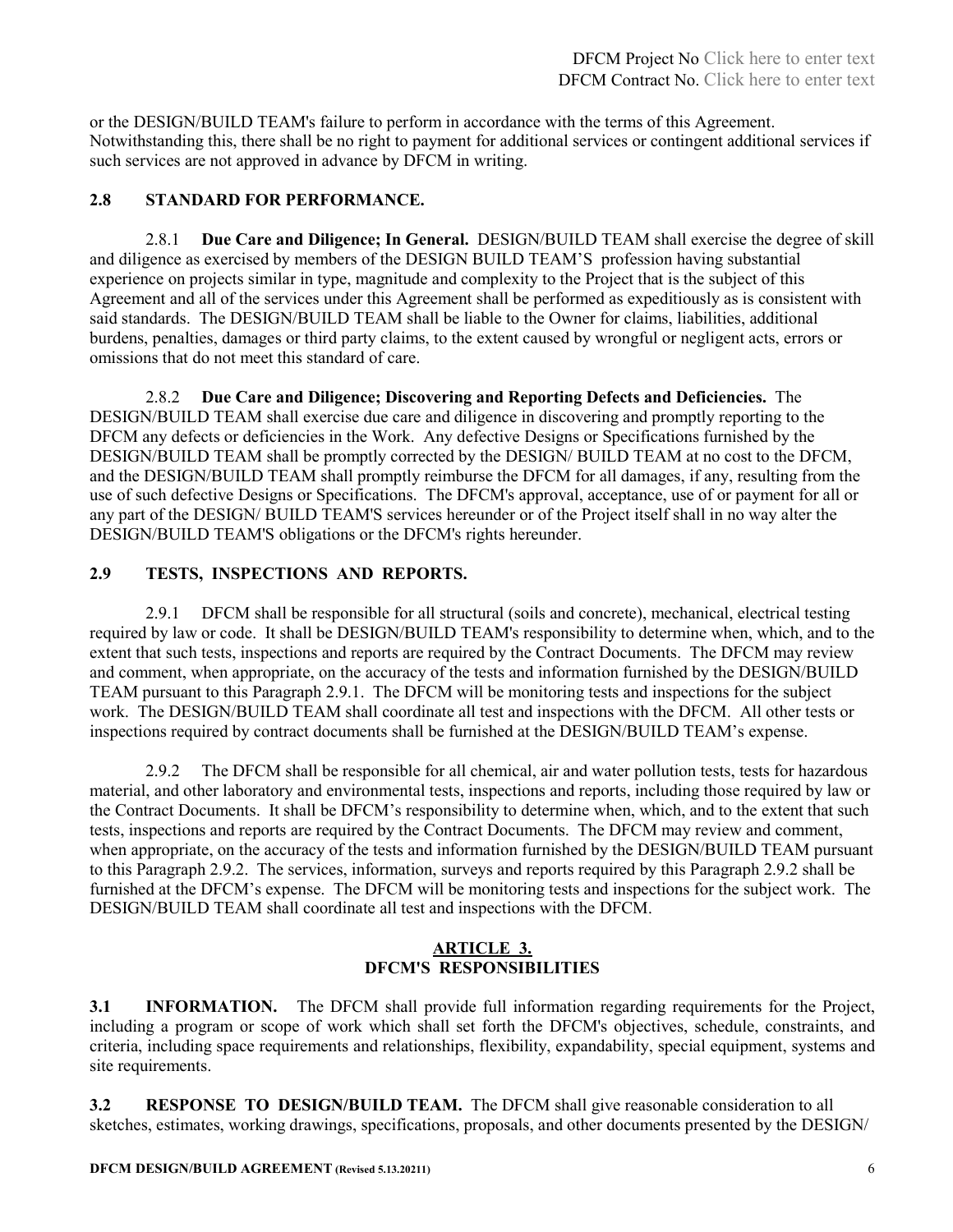BUILD TEAM; and to inform the DESIGN/BUILD TEAM of the decisions, in writing, within a fourteen (14) day time period.

**3.3 DFCM PROJECT MANAGER.** The DFCM shall designate a DFCM Project Manager authorized to act on the DFCM's behalf with respect to the Project. The DFCM or such Project Manager shall render decisions within a fourteen (14) day time period pertaining to documents submitted by the DESIGN/BUILD TEAM in order to avoid unreasonable delay in the orderly and sequential progress of the DESIGN/BUILD TEAM's services and Work. The DFCM may appoint an on-site project representative to observe the Work and to have such other responsibilities as the DFCM deems necessary to facilitate this Agreement.

**3.4 COMMUNICATIONS.** DFCM shall communicate with subcontractors at any tier and material suppliers of the DESIGN/BUILD TEAM only through the DESIGN/BUILD TEAM. DESIGN/BUILD TEAM shall communicate to DFCM directly and not through the User or any other governmental agency. DESIGN/BUILD TEAM shall not rely on any comments or writings of User without express consent in writing of DFCM.

## **ARTICLE 4. TIME**

**4.1 DESIGN FUNCTION SCHEDULE.** Time limits provided by the RFP shall not be exceeded by the DESIGN/BUILD TEAM or DFCM. Any extensions of time from the schedule shall be void and of no force and effect until such adjustments are agreed to in writing by the DFCM and DESIGN/BUILD TEAM.

**4.2 CONSTRUCTION FUNCTION SCHEDULE. TIME OF COMPLETION OF CONSTRUCTION WORK AND DELAY REMEDY.** The Construction Work shall be Substantially Complete by Click here to enter a date. DESIGN/BUILD TEAM agrees to pay liquidated damages in the amount of **\$**Numeric amount per day for each day after expiration of the Contract Time until the DESIGN/BUILD TEAM achieves Substantial Completion in accordance with the Contract Documents, if the DESIGN/BUILD TEAM's delay makes the damages applicable. The provision for liquidated damages is: (a) to compensate the DFCM for delay only; (b) is provided for herein because actual damages can not be readily ascertained at the time of execution of this Design/Build Agreement; (c) is not a penalty; and (d) shall not prevent the DFCM from maintaining Claims for other non-delay damages, such as costs to complete or remedy defective Work.

No PRE, Claim or action shall be maintained by the DESIGN/BUILD TEAM or Subcontractor or material supplier of DESIGN/BUILD TEAM at any tier, against the DFCM for damages or other claims due to losses attributable to hindrances or delays from any cause whatsoever, including acts and omissions of the DFCM or its officers, employees or agents, except as expressly provided in the [General Conditions,](https://dfcm.utah.gov/construction-management/#documents) including procedural, timing and substantive provisions of the [General Conditions.](https://dfcm.utah.gov/construction-management/#documents)

## **ARTICLE 5. PAYMENTS**

**5.1 COMPENSATION.** The DFCM shall compensate the DESIGN/BUILD TEAM for work properly performed in accordance with the Contract Documents after the DFCM's receipt and approval of the DESIGN/BUILD TEAM's detailed monthly statement and any lien waivers or releases previously requested by DFCM.

5.1.1 **Guaranteed Fixed Contract Amount.** The DFCM agrees to pay and the DESIGN/BUILD TEAM agrees to accept in full performance of the design work and the construction Work under this DESIGN/BUILD TEAM's Agreement, not more than the sum of \$Dollars in text DOLLARS AND Cents in text CENTS Numeric amount which sum is the proposal amount submitted on Click here to enter a dateand which sum shall be the guaranteed fixed contract amount. Payment to the DESIGN/BUILD TEAM will be made within thirty (30) calendar days of receipt of payment application by DFCM.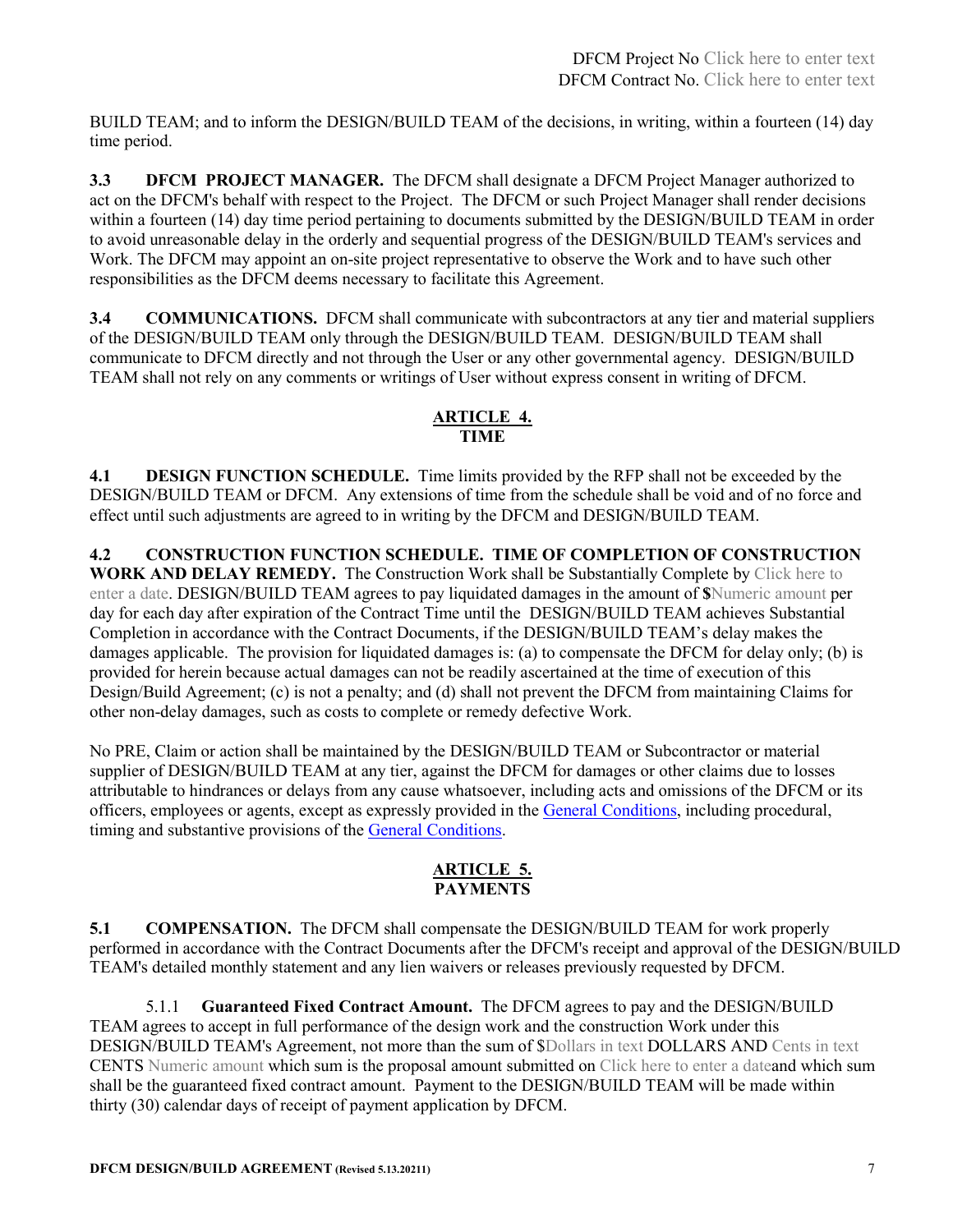The DESIGN/BUILD TEAM shall provide DFCM within thirty (30) days of request by DFCM, a schedule of accounts and budgets for Work which will be used as a basis for applications for payment. The DFCM agrees to pay the DESIGN/BUILD TEAM for the construction Work and the design services from time to time as the Work progresses, but not more than once each month after the date of Notice to Proceed, and only upon Certificate of the A/E as approved by DFCM which approval may not be unreasonably withheld, for Work performed during the preceding calendar month, ninety-five percent (95%) of the value of the labor performed and ninety-five percent (95%) of the value of materials furnished in place or on the site. The DESIGN/BUILD TEAM agrees to furnish to the DFCM invoices for materials purchased and on the site but not installed, for which the DESIGN/BUILDER requests payment and agrees to safeguard and protect such equipment or materials and is responsible for the safekeeping thereof and if such be stolen, lost or destroyed, to replace same.

Such evidence of labor performed and materials furnished as the DFCM may reasonably require shall be supplied by the DESIGN/BUILD TEAM at the time of request for Certificate of Payment on account. Materials for which payment has been made cannot be removed from the job site without DFCM's written approval. Five percent (5%) of the earned amount shall be retained from each monthly payment. Additional retainage shall be imposed if, in the written opinion of the Director of the Division of Facilities Construction and Management, special circumstances or considerations justify the imposition of additional retainage in the interest of the State.

5.1.2 **DESIGN/BUILD TEAM Expenses.** The guaranteed fixed contract amount shall include all expenses of the DESIGN/BUILD TEAM, including travel, lodging, per diem and other costs associated with the performance of the duties and work under this Agreement.

**5.2 DESIGN/BUILD TEAM'S ACCOUNTING RECORDS.** All Accounting Records shall be available to the DFCM or the DFCM's authorized representative at mutually convenient times.

## **ARTICLE 6. CHANGES IN THE WORK**

**6.1 ADDITIONAL WORK.** It is understood and agreed by the parties hereto that no money will be paid to the DESIGN/BUILD TEAM for additional labor or materials furnished unless a new contract in writing or a Modification hereof in accordance with th[e General Conditions](https://dfcm.utah.gov/construction-management/#documents) and Contract Documents for such additional labor or materials has been executed. The DFCM specifically reserves the right to modify or amend this Agreement and the total sum due hereunder either by enlarging or restricting the scope of the Work.

Modifications shall be issued in accordance with the [General Conditions.](https://dfcm.utah.gov/construction-management/#documents) No action, conduct, omission, prior failure or course of dealing by the DFCM shall act to waive, modify, change, or alter this requirement. Written modifications are the exclusive method for effecting any change to the contract sum or contract time. The DESIGN/BUILD TEAM understands and agrees that the contract sum and contract time cannot be changed by implication, oral agreements, actions, inactions, course of conduct or contractor initiated change order.

## **ARTICLE 7. INSURANCE, BONDS AND INDEMNIFICATION**

**7.1 IN GENERAL**. To protect against liability, loss and/or expense arising in connection with the performance of services described under this DESIGN/BUILD TEAM's Agreement, the DESIGN/BUILD TEAM shall obtain and maintain in force during the entire period of this DESIGN/BUILD TEAM's Agreement, at its own expense, insurance as required by th[e General Conditions.](https://dfcm.utah.gov/construction-management/#documents)

**7.2 DESIGN/BUILD TEAM INSURANCE.** Insurance for the general construction management and architectural components of the DESIGN/BUILD TEAM shall be provided as required below:

7.2.1 **General Contractor's Insurance.** In addition to the insurance required in Section 7.4, the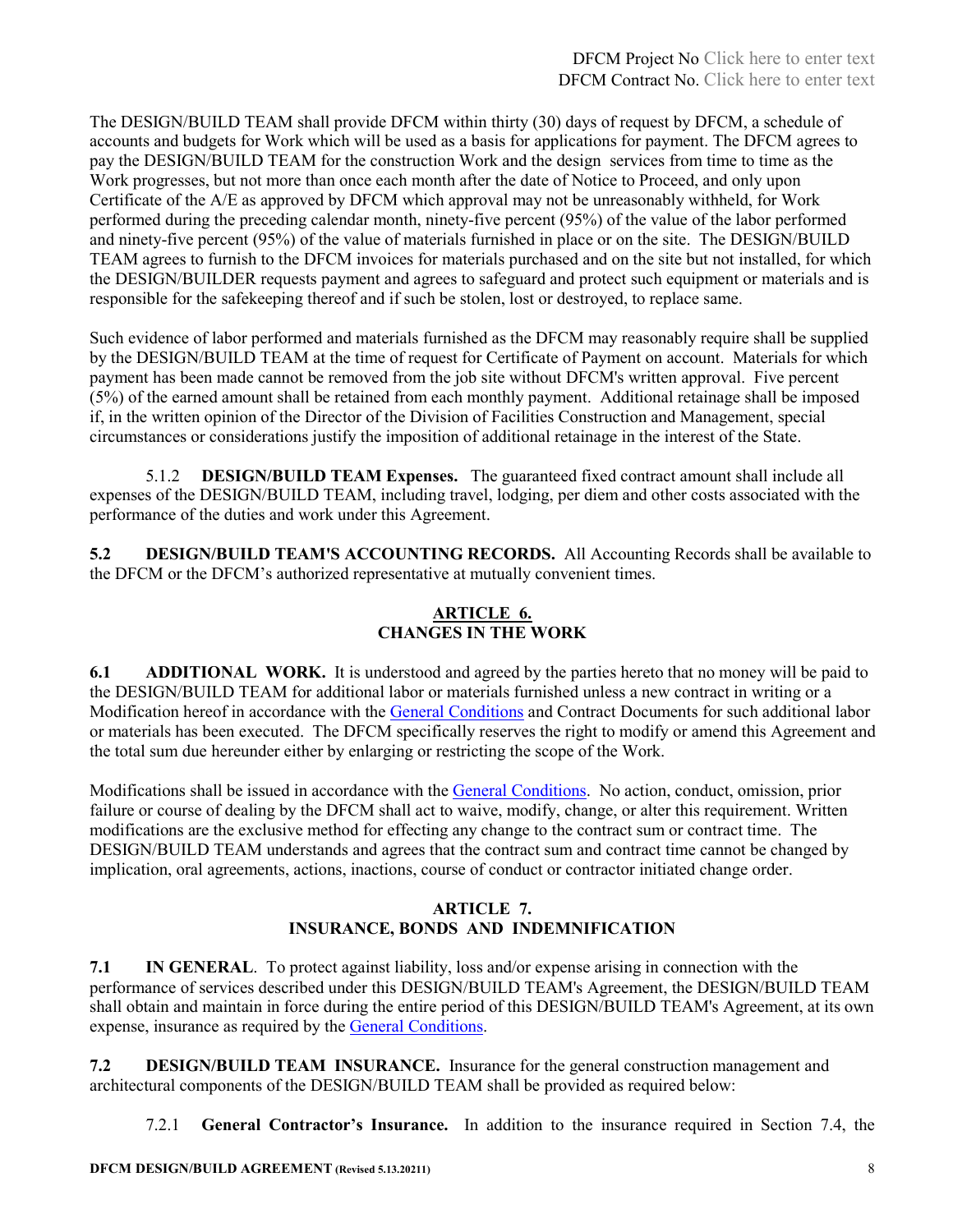DESIGN/BUILD TEAM shall meet all the insurance requirements for a General Contractors as required by the [General Conditions.](https://dfcm.utah.gov/construction-management/#documents)

**7.3 GENERAL CONTRACTOR'S BONDS**. In addition to the insurance required above, the bonds for the General Contractor functions under this Agreement shall be provided as required by the [General Conditions.](https://dfcm.utah.gov/construction-management/#documents) The 100% performance and payment bonds may exclude the amount attributable to design services as agreed to by DFCM. The performance and payment bonds must be in effect and provided to DFCM on the required forms prior to the issuance of a notice to proceed for the actual construction work.

**7.4 DESIGN INSURANCE.** In addition to the insurance required above, the following insurance for the design services under this Agreement shall be provided:

7.4.1 DESIGN/BUILD TEAM Designer's Professional Liability Insurance. The DESIGN/ BUILD TEAM shall maintain a professional liability insurance policy as required by the [General Conditions](https://dfcm.utah.gov/construction-management/#documents) unless modified in an attachment to this Agreement.

7.4.2 Valuable papers and Records Coverage and/or Electronic Data Processing (Data and Media) Coverage. The DESIGN/BUILD TEAM and all engineering consultants of the DESIGN/BUILD TEAM shall provide coverage for the physical loss of or destruction to their work product including drawings, specifications and electronic data and media as required by the [General Conditions.](https://dfcm.utah.gov/construction-management/#documents)

**7.5 ADDITIONAL COVERAGE**. The DFCM reserves the right to require additional coverage from that stated hereinabove, at the DFCM's expense for the additional coverage portion only. DFCM also reserves the right to require project specific insurance, and if such right has been exercised it shall be indicated as an exhibit to this DESIGN/BUILD TEAM's Agreement. Unless project specific insurance is required by the DFCM, the coverage may be written under a practice policy with limits applicable to all projects undertaken by the firm but must be maintained in force for the discovery of claims for a period of three (3) years after the date final payment is made to the DESIGN/BUILD TEAM under this DESIGN/ BUILD TEAM's Agreement. All policies provided by the DESIGN/BUILD TEAM must contain a "retroactive" or "prior-acts" date which precedes the earlier of, the date of the DESIGN/BUILD TEAM's Agreement or the commencement of the DESIGN/BUILD TEAM's services. The DESIGN/BUILD TEAM's policy must also include a contractual liability endorsement applicable to the indemnity provision contained under this Article of this DESIGN/ BUILD TEAM's Agreement. Any review and approval by the DFCM does not relieve the DESIGN/BUILD TEAM of any responsibility of liability for an error, omission, submittal or work.

**7.6 FURNISH EVIDENCE OF INSURANCE, CERTIFICATES, ADDITIONAL INSURED.** The DESIGN/BUILD TEAM shall submit certificates in form and substance satisfactory to the [General Conditions.](https://dfcm.utah.gov/construction-management/#documents) Such certificates shall provide the DFCM with thirty (30) days notice prior to the cancellation, material change or non-renewal of the applicable coverage, as evidenced by return receipt, certified mail, sent to DFCM. The DESIGN/BUILD TEAM shall notify DFCM within thirty (30) days of any claim(s) against the DESIGN/BUILD TEAM which singly or in the aggregate exceed 20% of the applicable required insured limits, and the DFCM may require the DESIGN/BUILD TEAM to reinstate the policy to provide full protection at the original limits.

The DFCM reserves the right to request the DESIGN/BUILD TEAM to provide a loss report from their insurance carrier.

**7.7 DFCM RECOURSE.** The DESIGN/BUILD TEAM agrees to maintain the insurance satisfactory to the [General Conditions](https://dfcm.utah.gov/construction-management/#documents) during the required term. If the DESIGN/BUILD TEAM fails to furnish and maintain the required insurance, the DFCM may purchase such insurance on behalf of the DESIGN/BUILD TEAM, and the DESIGN/BUILD TEAM shall pay the cost thereof to the DFCM upon demand and shall furnish to the DFCM any information needed to obtain such insurance.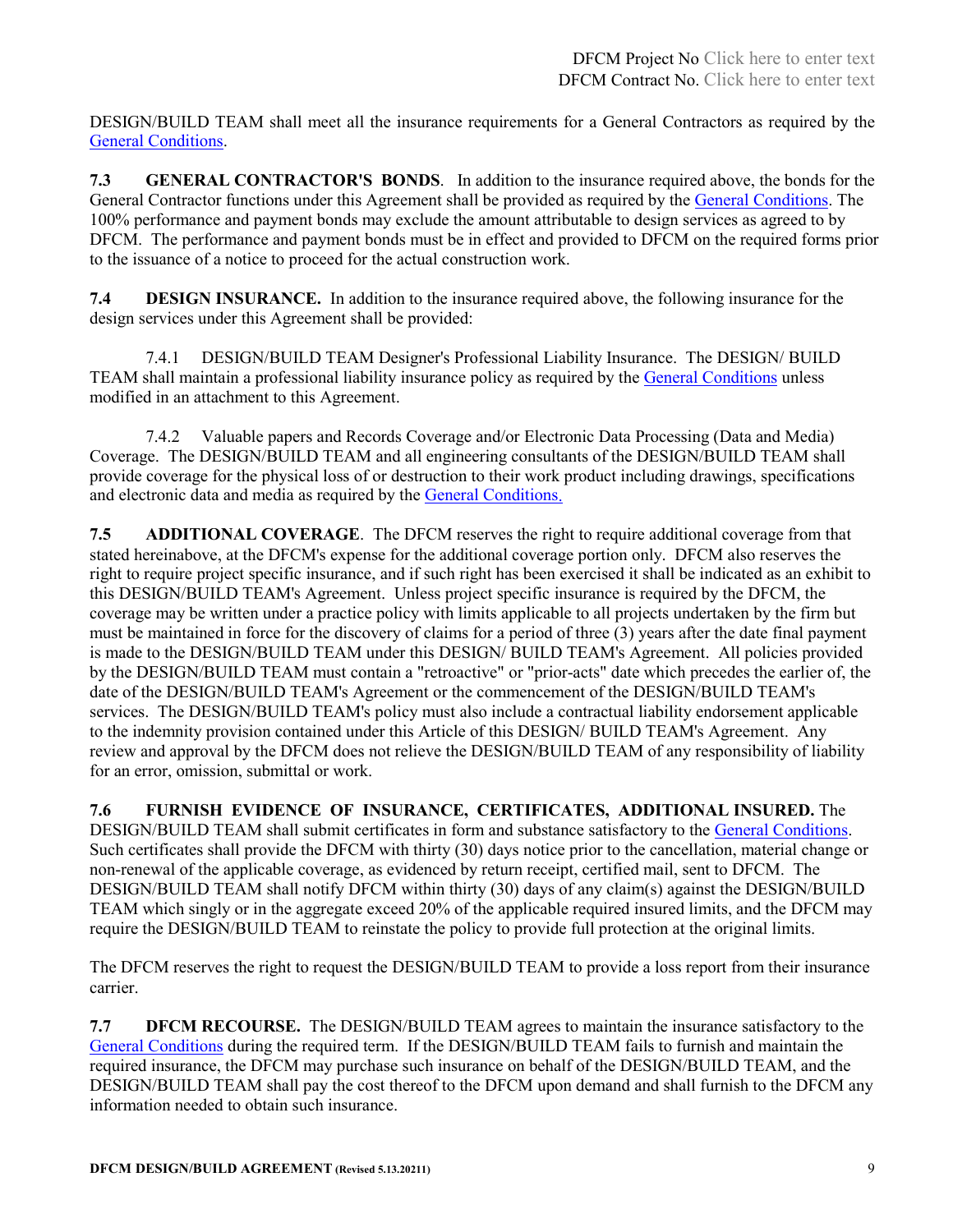#### **7.8 INDEMNIFICATION**.

7.8.1 **In General.** To the fullest extent permitted by law, the DESIGN/BUILD TEAM shall indemnify and hold harmless the State of Utah, its institutions, agencies, departments, divisions, authorities, and instrumentalities, boards, commissions, elected or appointed officers, employees, agents, authorized volunteers (hereinafter the above listing of entities and persons is referred to as "indemnities") from and against every kind and character of claims, damages, losses and expenses, including but not limited to attorneys' fees, arising out of or resulting from any act or omission in the performance of the Work under this DESIGN/ BUILD TEAM's Agreement including the work of anyone directly or indirectly employed by the DESIGN/ BUILD TEAM, the DESIGN/BUILD TEAM's agent, consultant or independent contractor, or anyone for whose acts any of them may be liable, provided that any such claim, damage, loss or expense is caused in whole or in part by the negligent or intentional act or omission of the DESIGN/BUILD TEAM, anyone directly or indirectly employed by the DESIGN/BUILD TEAM, the agent, consultant or independent contractor of any of them or anyone for whose acts any of them may be liable, regardless of whether or not it is caused in part by a part indemnified hereunder. The DESIGN/ BUILD TEAM shall defend all actions brought upon such matters to be indemnified hereunder and pay all costs and expenses incidental thereto, but the State of Utah shall have the right, at its option, to participate in the defense of any such action without relieving the DESIGN/BUILD TEAM of any obligation hereunder.

7.8.2 **Not Reduce Current Rights.** Such obligation shall not be construed to negate, abridge, or otherwise reduce any other right or obligation of indemnity which would otherwise exist as to any party or person under this DESIGN/BUILD TEAM's Agreement.

7.8.3 **Not Bound By Damage Limitations Under Certain Acts.** In claims against any person or entity indemnified under this Paragraph 7.8 by an employee of the DESIGN/BUILD TEAM, anyone directly or indirectly employed by the DESIGN/BUILD TEAM, the agent, consultant or independent contractor of any of them or anyone for whose acts any of them may be liable, the indemnification obligation under this Paragraph 7.8 shall not be limited by a limitation on the amount or type of damages, compensation or benefits payable by or for the DESIGN/BUILD TEAM or said employee, agent, consultant, independent contractor or anyone for whose acts any of them may be liable, under workers' or workmen's compensation acts, disability benefits acts or other employee benefit acts.

#### **ARTICLE 8. DISPUTE RESOLUTION**

**8.1 DISPUTES.** Any dispute, PRE or Claim between the parties shall be subject to the provisions of Article 7 of th[e General Conditions.](https://dfcm.utah.gov/construction-management/#documents) DFCM reserves all rights to pursue its rights and remedies as provided in the [General](https://dfcm.utah.gov/construction-management/#documents)  [Conditions.](https://dfcm.utah.gov/construction-management/#documents)

#### **ARTICLE 9. TERMINATION, SUSPENSION OR ABANDONMENT**

**9.1 IN GENERAL.** This Agreement may be terminated, suspended or abandoned in accordance with the [General Conditions.](https://dfcm.utah.gov/construction-management/#documents)

#### **ARTICLE 10. OWNERSHIP AND USE OF DRAWINGS, SPECIFICATIONS AND OTHER DOCUMENTS**

**10.1 IN GENERAL.** All Drawings, Specifications, other Contract Documents, as well as studies and projects prepared by the DESIGN/BUILD TEAM under this Agreement, are and shall remain the property of the DFCM, and DFCM shall retain all common law, statutory and other reserved rights with respect thereto. All other provisions regarding the use, re-use and other provision regarding such items as stated in th[e General Conditions](https://dfcm.utah.gov/construction-management/#documents) shall apply.

**DFCM DESIGN/BUILD AGREEMENT** (Revised 5.13.20211) 10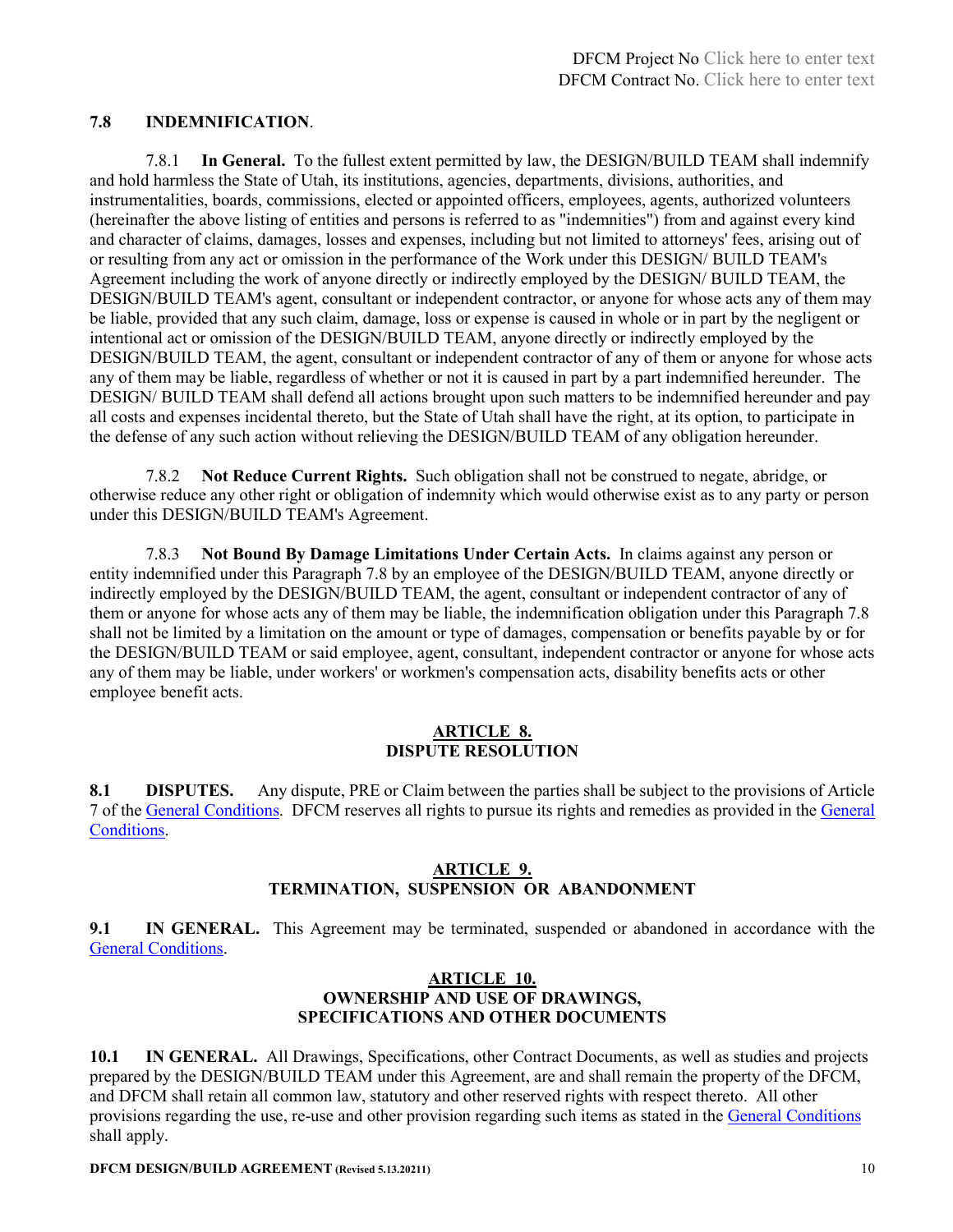#### **ARTICLE 11. MISCELLANEOUS PROVISIONS**

**11.1 GOVERNING LAW AND VENUE.** Unless otherwise provided, this DESIGN/BUILD TEAM's Agreement shall be governed by the laws of the State of Utah. Salt Lake County, State of Utah, shall be the venue of any legal proceeding regarding the terms or enforcement of this DESIGN/BUILD TEAM's Agreement.

**11.2 WAIVER TO EXTENT OF RECOVERY OF INSURANCE MONIES.** The DFCM and DESIGN/BUILD TEAM waive all rights against each other and against the DESIGN/BUILD TEAM's consultants, subcontractors, agents and employees of the other for damages, but only to the extent covered by the DFCM provided Builder's Risk Policy concerning damage to the Work during construction, except such rights as they may have to the proceeds of such insurance as set forth in the [General Conditions.](https://dfcm.utah.gov/construction-management/#documents) The DFCM and DESIGN/BUILD TEAM each shall require similar waivers from their contractors, subcontractors, consultants and agents at any tier.

**11.3 BINDING AGREEMENT AND ASSIGNMENT PROVISIONS.** The DFCM and DESIGN/ BUILD TEAM respectively, bind themselves, their successors, assigns and legal representatives to the other party to this DESIGN/BUILD TEAM's Agreement and to the partners, successors, assigns and legal representatives of such other party with respect to all covenants of this DESIGN/BUILD TEAM's Agreement. Neither the DFCM nor the DESIGN/BUILD TEAM shall assign its interest in this Agreement without the written consent of the other, except that the Contractor hereby consents to the assignment of the DFCM's interest herein as provided in this Article 11.

**11.4 INTEGRATION AND AMENDMENT.** This DESIGN/BUILD TEAM's Agreement represents the entire and integrated agreement between the DFCM and DESIGN/BUILD TEAM and supersedes all prior negotiations, representations or agreements, either written or oral. Except for Construction Change Directives issued under the [General Conditions,](https://dfcm.utah.gov/construction-management/#documents) this Agreement may be amended only by written instrument signed by both DFCM and DESIGN/BUILD TEAM.

**11.5 THIRD PARTIES.** Except for DFCM's third party beneficiary rights described in this Agreement, nothing contained in this Agreement shall create a contractual relationship with or a cause of action in favor of a third party against either the DFCM or DESIGN/BUILD TEAM.

**11.6 HAZARDOUS MATERIALS.** The responsibilities of the DFCM and the DESIGN/BUILD TEAM regarding Hazardous Materials shall be as specified in the [General Conditions](https://dfcm.utah.gov/construction-management/#documents) and the Contract Documents.

**11.7 PROMOTION.** The DESIGN/BUILD TEAM shall have the right to include accurate representations of the design of the Project, including photographs of the exterior and interior, among the DESIGN/BUILD TEAM's promotional and professional materials. The DESIGN/BUILD TEAM's materials shall not include the DFCM's or the State's confidential or proprietary information if the DFCM has previously advised the DESIGN/BUILD TEAM in writing of the specific information considered by the DFCM to be confidential or proprietary. The DFCM shall provide professional credit for the DESIGN/ BUILD TEAM on the construction sign and in the promotional materials for the Project. For purposes of this Paragraph 11.7, reference to the "DESIGN/BUILD TEAM" shall include the DESIGN/BUILD TEAM's consultants.

**11.8 INDEPENDENT CONTRACTOR.** The DESIGN/BUILD TEAM shall be considered an independent DESIGN/BUILD TEAM, and as such, shall have no authorization, express or implied, to bind the State of Utah or the DFCM to any agreement, settlement, liability or understanding whatsoever, nor to perform any acts as agent for the State of Utah or DFCM, except as specifically set forth in this DESIGN/BUILD TEAM's Agreement.

**11.9 WRITTEN NOTICE.** DFCM and DESIGN/BUILD TEAM shall be subject to the written notice provisions of the [General Conditions.](https://dfcm.utah.gov/construction-management/#documents)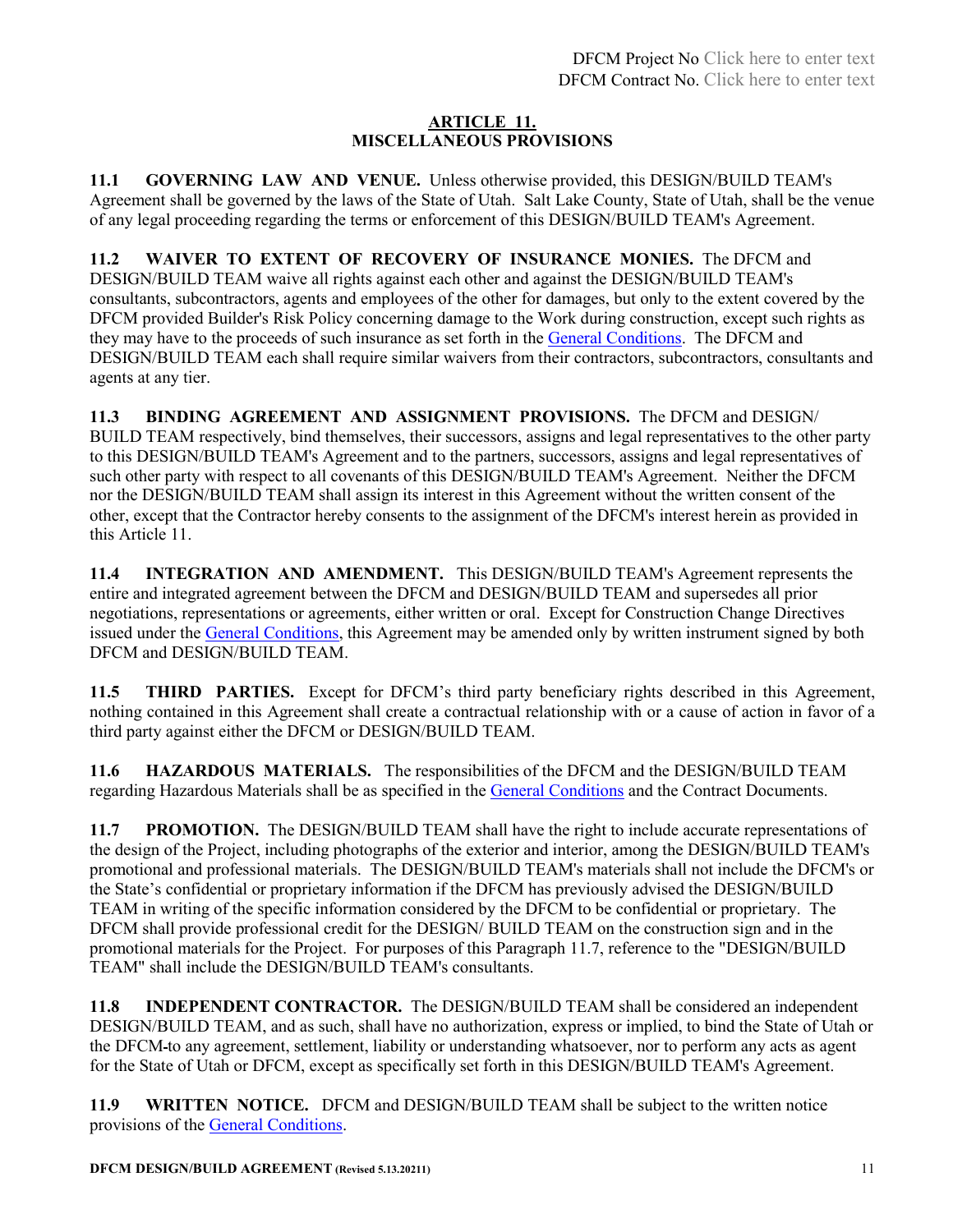**11.10 DFCM/AGENCY REVIEW.** DFCM or any other entity's (including agency user's of the State of Utah) plan reviews or any other type or nature of review shall in no way relieve the DESIGN/BUILD TEAM of design liability or contractual responsibility under this DESIGN/BUILD TEAM's Agreement. Any guidelines, specifications, drawings or plans provided by the DFCM or any other entity to the DESIGN/ BUILD TEAM shall not relieve the DESIGN/BUILD TEAM of design liability or contractual responsibility under this Agreement.

## **11.11 CONSULTANTS.**

11.11.1 **Not Use "Sales" or "Agent" A/E's or Consultants.** The DESIGN/ BUILD TEAM agrees not to use "sales" or "agent" A/E's or consultants. Said A/E's or Consultants are not to benefit financially either directly or indirectly from the sale or use of any product on or in the Project.

11.11.2 **A/E and Consultant Qualifications.** All A/E and Consultants must be licensed in Utah for the professional practice used on the Project and be approved in writing, in advance, by the DFCM.

**11.12 A/E, CONSULTANTS, SUBCONTRACTORS OF DESIGN/BUILD TEAM.** Any A/E, subcontract, supplier, or consultants agreement that the DESIGN/BUILD TEAM may enter into in regard to the Project of this DESIGN/BUILD TEAM's Agreement, shall require conformance with the provisions of this DESIGN/ BUILD TEAM's Agreement, to the extent applicable.

**11.13 WORK BY DFCM OR DFCM'S CONTRACTORS.** The DFCM reserves the right to perform work related to, but not part of, the Project and to award separate contracts in connection with other work at the site. The DESIGN/BUILD TEAM shall cooperate with the DFCM to afford the DFCM's other contractors a reasonable opportunity for access and storage of their materials and equipment for execution of their work. The DESIGN/BUILD TEAM shall incorporate and coordinate the DESIGN/BUILD TEAM's Work with work of the DFCM's separate contractors as required by the Contract Documents. The DESIGN/BUILD TEAM shall promptly notify the DFCM if any such independent action will in any way compromise the DESIGN/ BUILD TEAM's ability to meet the DESIGN/BUILD TEAMS's responsibilities under this Agreement.

**11.14 SEVERABILITY**. In case a provision of this Agreement is held to be invalid, illegal or unenforceable, the validity, legality and enforceability of the remaining provisions shall not be affected.

**11.15 OBSERVATIONS.** The Work shall be observed for acceptance in accordance with the General [Conditions.](https://dfcm.utah.gov/construction-management/#documents) DESIGN/BUILD TEAM shall have a Utah duly licensed architect or engineer, visit the site at least once per week during construction and shall make appropriate observations and promptly write and send to the DFCM written reports for each site visit. DFCM may request more periodic site observations by the A/E if needed. The A/E shall be compensated for additional work properly performed and approved in advance in writing by DFCM as well as not caused by errors and/or omissions of DESIGN/BUILD TEAM. The A/E shall report promptly any deficiencies, defects or problems with the Work or site conditions.

**11.16 RELATIONSHIP OF THE PARTIES AND ASSIGNMENT.** The DESIGN/BUILD TEAM accepts the relationship of trust and confidence established by this DESIGN/BUILD TEAM's Agreement and covenants with the DFCM to cooperate with the DFCM and utilize the DESIGN/ BUILD TEAM's best skill, efforts and judgment in furthering the interest of the DFCM; to furnish efficient business administration and supervision; to make best efforts to furnish at all times an adequate supply of workers and materials; and to perform the Work in the best and most expeditious and economic manner consistent with the interests of the DFCM.

**11.17 SUCCESSORS AND ASSIGNS**. The DFCM and DESIGN/BUILD TEAM, respectively bind themselves, their partners, successors, assigns and legal representatives to the other party to this Agreement, and to partners, successors, assigns and legal representatives of such other party with respect to all covenants, provisions, rights and responsibilities of this Agreement. The DESIGN/BUILD TEAM shall not assign the Contract without the prior written consent of the DFCM, nor shall the DESIGN/BUILD TEAM assign any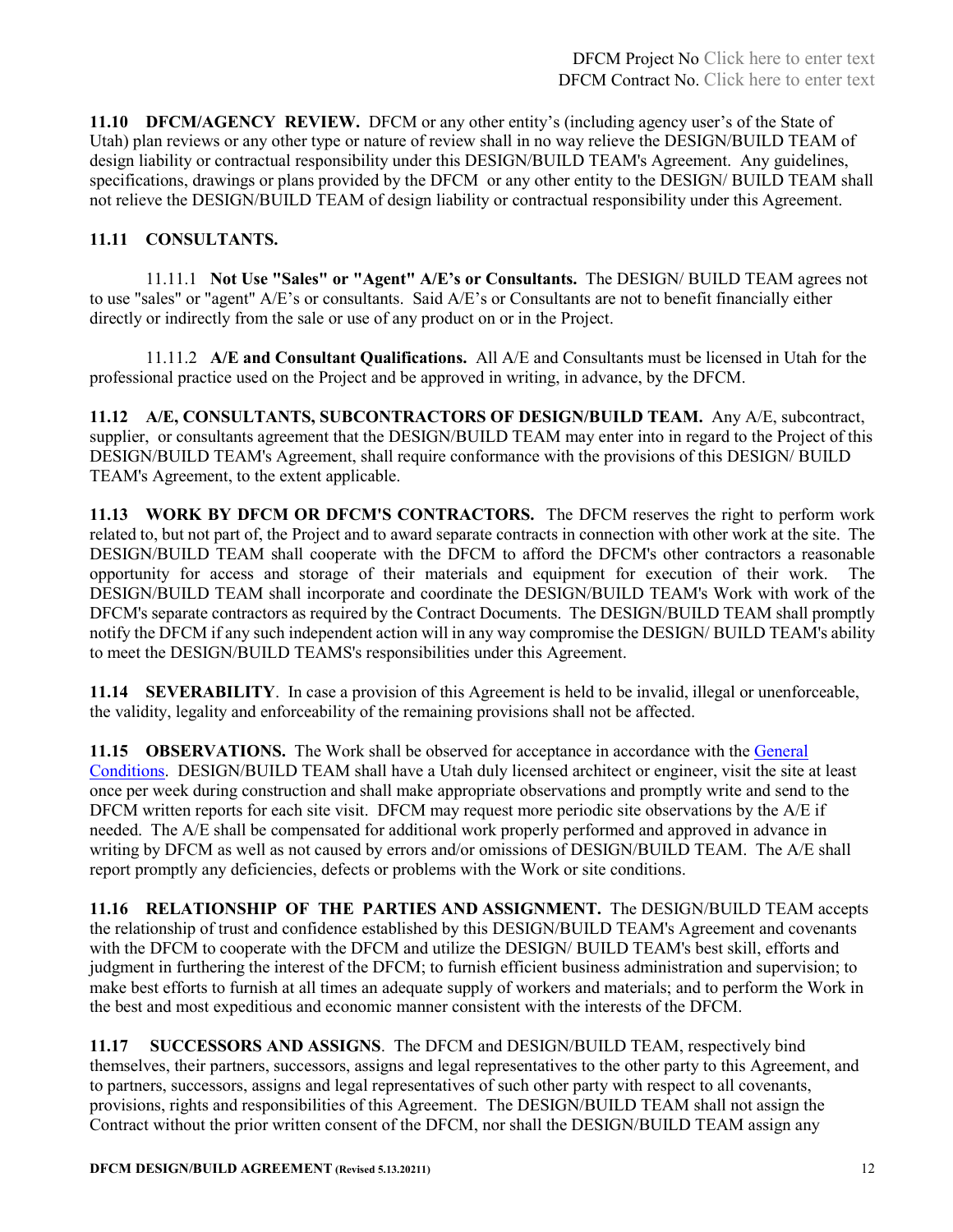moneys due or to become due as well as any rights under the Contract, without prior written consent of the DFCM.

The DFCM agrees to exercise reasonable best efforts to enable the DESIGN/BUILD TEAM to perform the Work by furnishing and approving in a timely way, information required by the DESIGN/BUILD TEAM in accordance with the requirements of the Contract Documents.

**11.18 AUTHORITY TO EXECUTE AND PERFORM AGREEMENT.** DESIGN/BUILD TEAM and DFCM each represent that the execution of this DESIGN/BUILD TEAM's Agreement and the performance thereunder is within their respective duly authorized powers.

**11.19 ATTORNEY FEES AND COSTS.** Except as otherwise provided in the dispute resolution provisions of th[e General Conditions,](https://dfcm.utah.gov/construction-management/#documents) the prevailing party shall be entitled to reasonable attorney fees and costs incurred in any action in the District Court and/or appellate body to enforce this DESIGN/BUILD TEAM's Agreement or recover damages or any other action as a result of a breach thereof.

**11.20 EXTENT OF AGREEMENT.** This Agreement represents the entire agreement between the DFCM and DESIGN/BUILD TEAM and supersedes any prior negotiations, representations or agreements. This Agreement may be amended only by written instrument signed by both DFCM and DESIGN/BUILD TEAM. The DESIGN/BUILD TEAM and DFCM for themselves, their heirs, successors, executors, and administrators, whichever may be applicable, hereby agree to the full performance of this Agreement and the Contract Documents.

**11.21 ANTI-BOYCOTT ISRAEL ACT.** In accordance with Utah Code § 63G-27-201, unless this Agreement is for a total value of less than \$100,000 or the DESIGN/BUILD TEAM has fewer than 10 full time employees: (1) the DESIGN/BUILD TEAM certifies that the DESIGN/BUILD TEAM is not currently engaged in a boycott of the State of Israel; and (2) the DESIGN/BUILD TEAM agrees not to engage in a boycott of the State of Israel during the duration of this Agreement.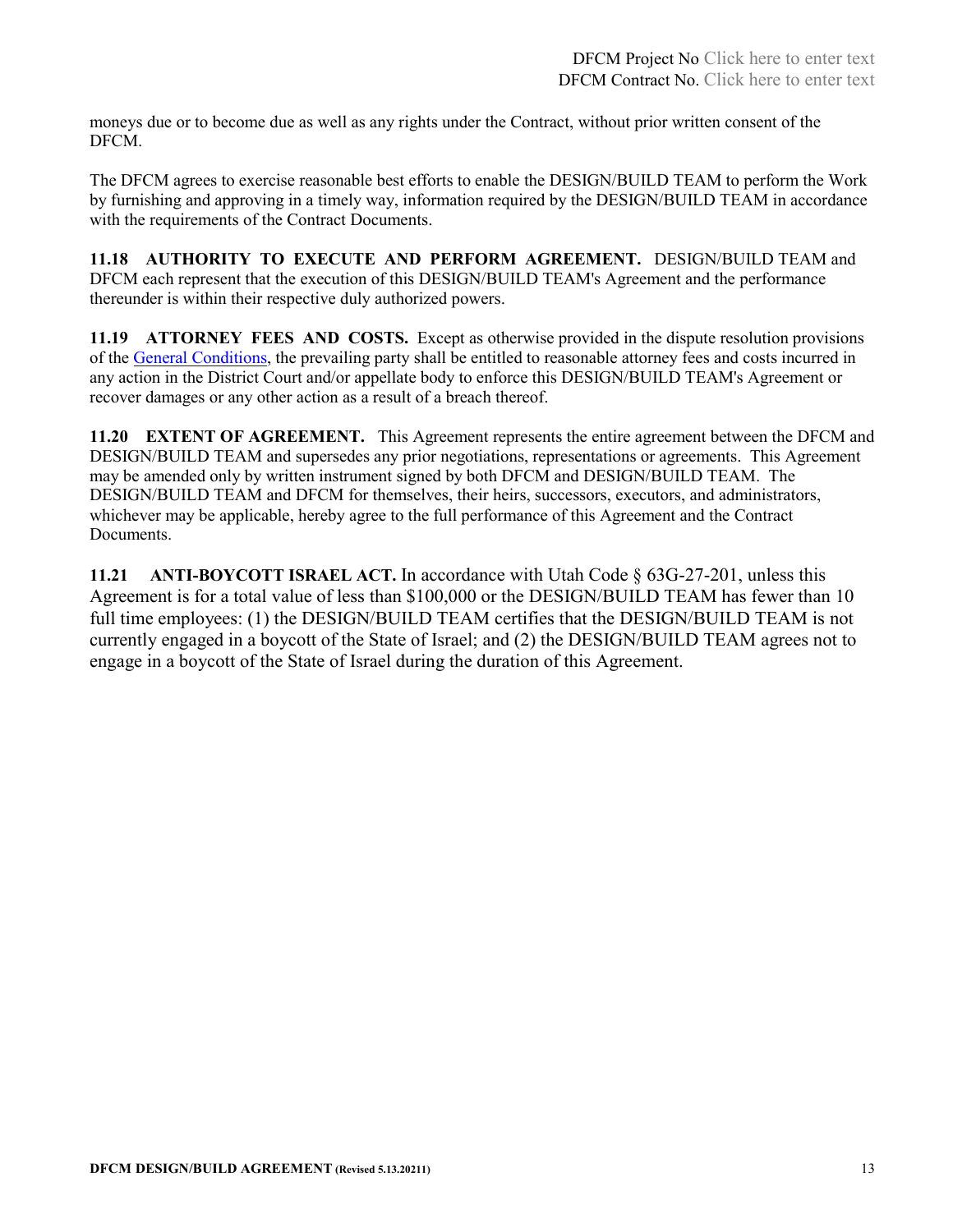DESIGN/BUILD TEAM and DFCM each represent that the execution of this DESIGN/BUILD TEAM's Agreement and the performance thereunder is within their respective duly authorized powers.

**IN WITNESS WHEREOF**, the parties hereto have executed this DESIGN/BUILD TEAM's Agreement on the day and year stated hereinabove.

> **DESIGN/BUILD TEAM:**  Design/Build Firm Name

#### APPROVED AS TO AVAILABILITY **DIVISION OF FACILITIES** OF FUNDS: **CONSTRUCTION AND MANAGEMENT**

\*/S/ David D. Williams, Jr.<br>David D. Williams, Jr. DECM David D. Williams, Jr. DFCM Financial Director

ATTORNEY GENERAL July 10, 2017<br>By: MICHAEL J. KELLEY<br>Division of Finance By: MICHAEL J. KELLEY Asst Attorney General

APPROVED AS TO FORM: APPROVED FOR EXPENDITURE:

\*Electronic signatures are effective when the AIM Status History page is attached to this agreement following this signature page. The AIM Status History page identifies the State signatures